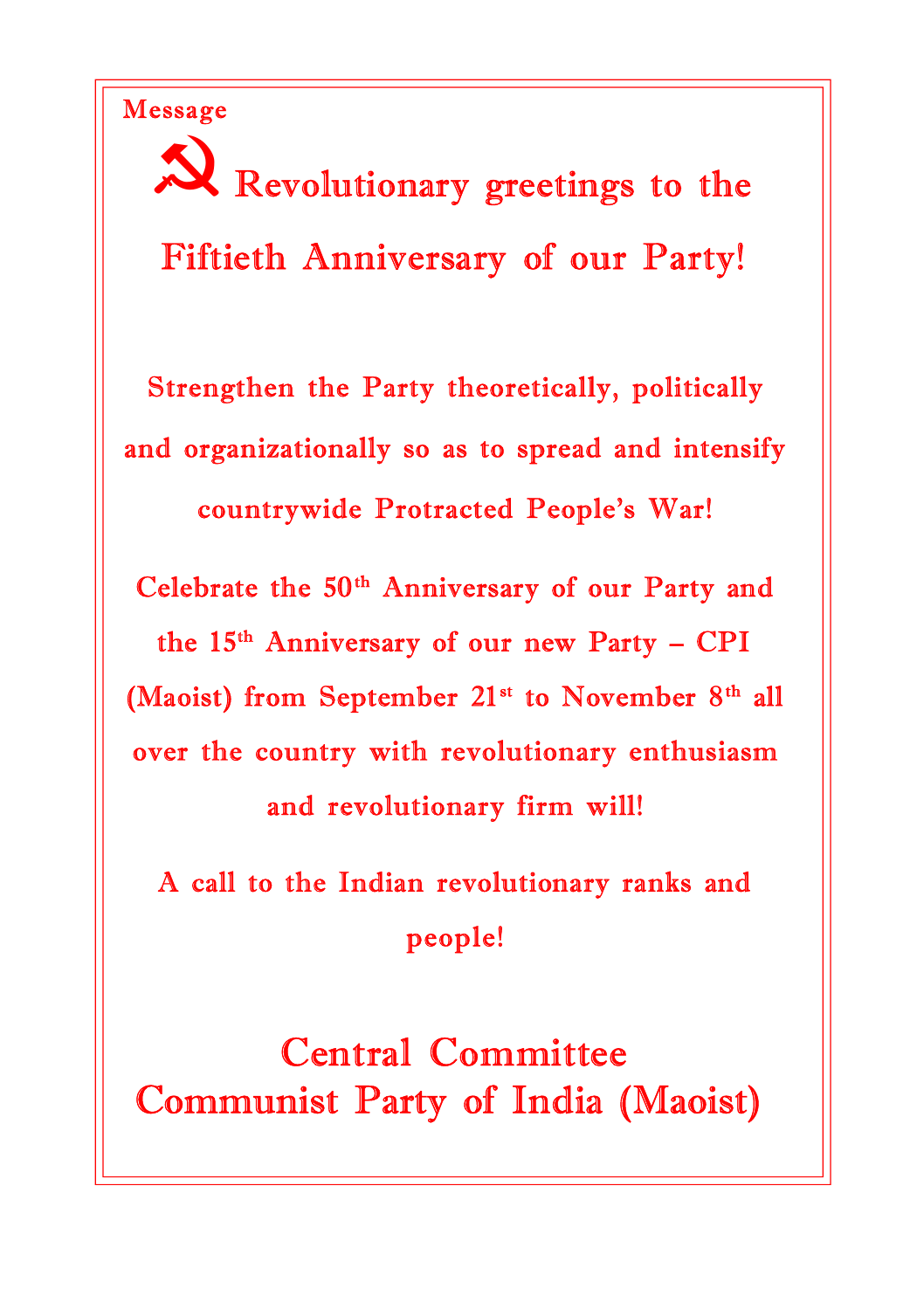## Dear Comrades and people!

The Communist Party was formed in our country in 1925. The party betrayed the great Telangana Armed Peasant struggle, stepped into the Parliamentary mire and became a revisionist party. The revolutionary ranks lacked an alternate revolutionary leadership to oppose this revisionist leadership and the revisionist line and so continued in this. In 1964 the CPI split into the CPI and the CPI (M). There is only a slight theoretical, political difference between the two. The neo-revisionist policies of the CPI (M) came out into the open with the two line struggle in its 7<sup>th</sup> Congress in 1964 November. So by the time of Naxalbari the revolutionary ranks realized that the CPI, the CPI (M) and their lines were outright revisionist.

A large number of Maoist forces including the first rank great leaders such as Comrade Charu Mazumdar and Comrade Kanhai Chatterjee came forth opposing revisionism and neo-revisionism and proposing an alternate revolutionary line in the turbulent Sixties when – the Communist Party of China in the leadership of Mao held 'Great Debate' against the modern revisionism of Khrushchev that came forth in the World Socialist camp; the Great Proletarian Cultural Revolution started in China; people's movements broke in several countries. This led to the outbreak of the great Naxalbari Armed Peasant struggle followed by countrywide Armed Peasant struggles. The Communist Party of India (Marxist-Leninist) was formed on the birth centenary of the great Marxist teacher Comrade Lenin on the 22<sup>nd</sup> April 1969 and the Maoist Communist Centre (MCC) on the 20<sup>th</sup> October 1969. Subsequently on 22<sup>nd</sup> April 1980 the CPI (M-L) (People's War) was formed together with the genuine revolutionary forces of the CPI (M-L) stream and new CPI (M-L) [People's War] was formed in 1998 with the unity of the People's War Party and CPI (M-L) Party Unity. The MCC unified genuine Marxist-Leninist groups – RCCI (M), RCCM, CPI (ML) (Second CC) and RCCI (MLM) (Organising Committee) and developed into the MCCI in 2003. The MCCI and the CPI (M-L) [People's War] merged and the new CPI (Maoist) emerged on 21<sup>st</sup> September 2004. Two main revolutionary streams of our country merged and the genuine proletarian revolutionary party the CPI (Maoist) came to ex-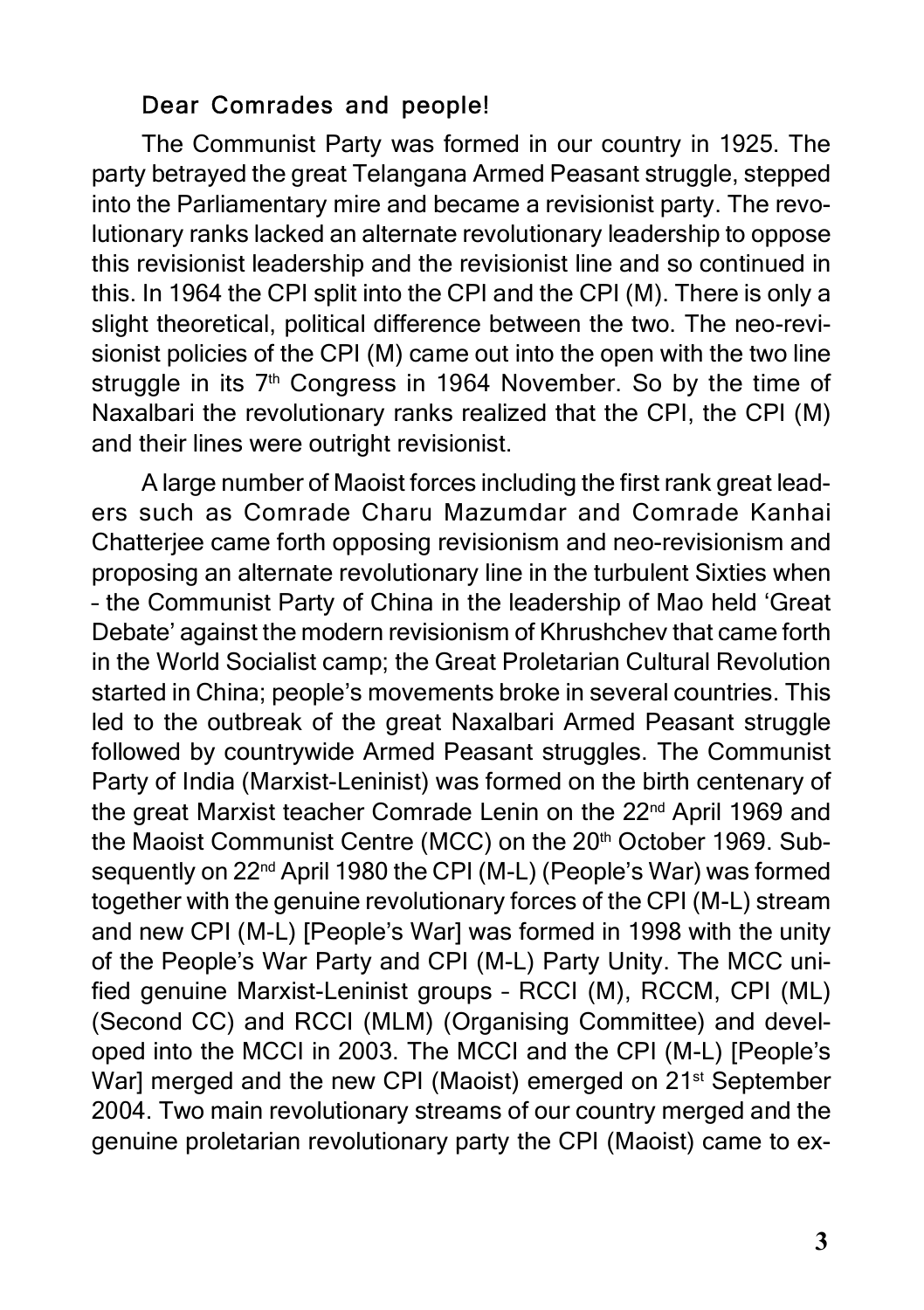istence as the genuine continuation of all the revolutionary aspects of the long history of the Indian Communist Movement going on since 1925. Thus a single revolutionary party, a single proletarian People's Army (PLGA) and revolutionary Mass Organisations and new organisations of political power with a single political nature came into existence. Later it continued the process of unifying genuine Communists and unified CPI (M-L) Naxalbari in 2013 December.

As a continuation to the six Congresses of the CPI and the Seventh Congress of the CPI (M), the Eighth Congress of the CPI (M-L) was held in 1970 May and in 2007 January the historic Unity Congress-Ninth Congress of the CPI (Maoist) was held. This Congress approved the basic documents and enriched the theoretical, political, military and organizational lines. The Party realized its mistakes and weaknesses in the light of MLM and conducted rectification campaign.

In the past fifty years CPI (Maoist) was formed and developed amidst many ebb and flows, ups and downs, severe losses and setbacks. It is advancing in waves, continuing New Democratic Revolution through Protracted People's War and is relentlessly striving to lead the worker, peasant, middle class and other oppressed people and oppressed sections of India. At times it took great leaps and even achieved higher and considerable victories. Our Party is going ahead fighting back the unceasing, full-fledged counter revolutionary offensive of the Indian reactionary comprador bureaucratic capitalist and feudal ruling classes that serve the interests of the imperialists and also theirs, with the help of the people through People's War.

We must celebrate the  $15<sup>th</sup>$  foundation anniversary of CPI (Maoist) and together with it in the heritance of the CPI (M-L) and MCC, the  $50<sup>th</sup>$ foundation days of the two parties. In view of the importance of these anniversaries we have to celebrate these days from 21<sup>st</sup> September to 8<sup>th</sup> November. This must be combined with the celebration of the 70<sup>th</sup> anniversary of the revolution of People's China on October 1<sup>st</sup>.

The Central Committee of our Party calls upon all the Party Committees from the top to the bottom and units to participate in the study of the history of the bright Party in the light of MLM on the occasion of the Fiftieth Anniversary of our Party and to be trained with our rich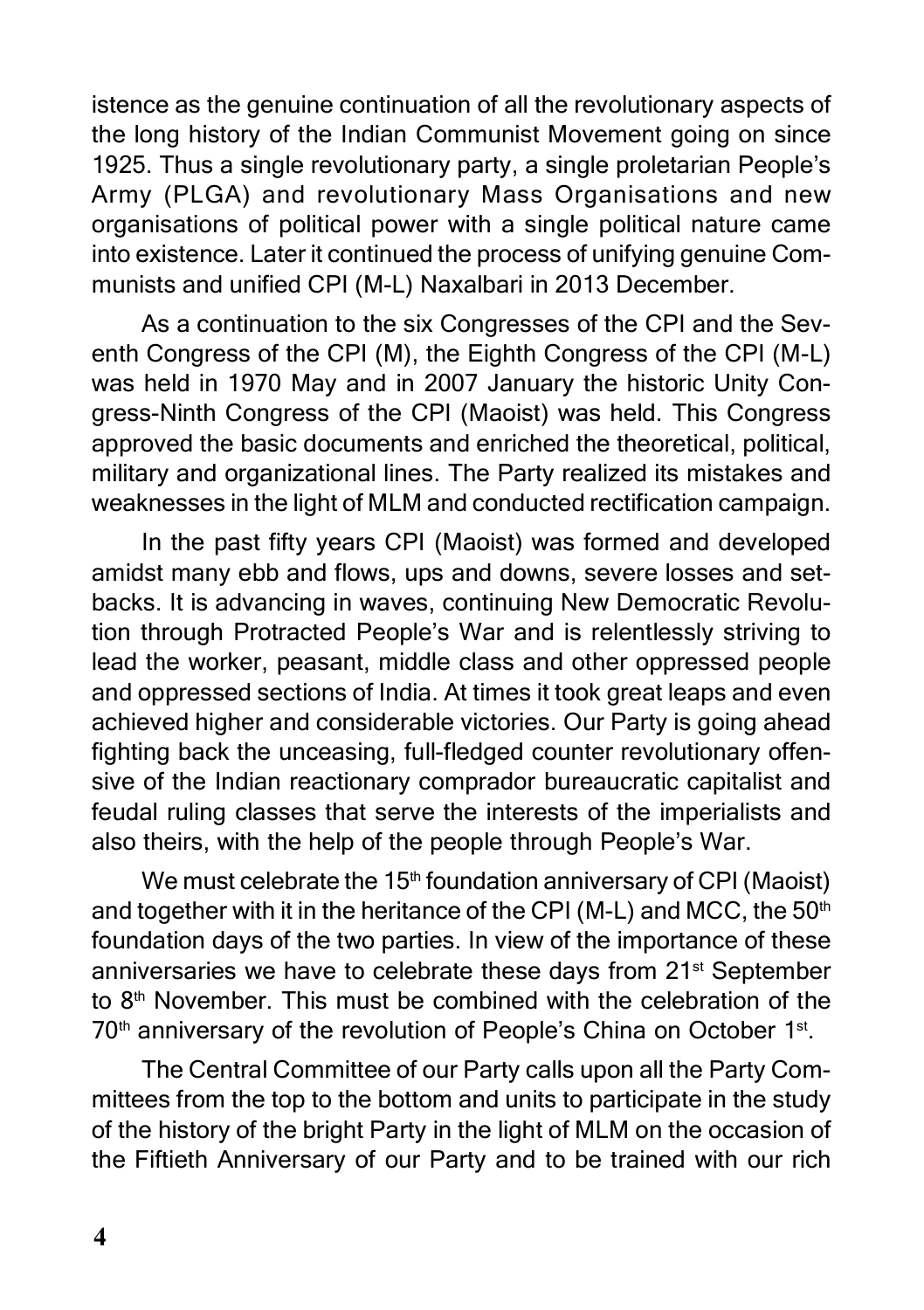subjective experiences gained through shedding a lot of blood. It calls upon to successfully celebrate these anniversaries with the aim of accomplishing New Democratic Revolution and later establish Socialism-Communism and with the tireless, heroic spirit of struggle of our Party and its experience. It appeals to take up this occasion through pamphlets, posters, banners, brochures and booklets, through cultural programs all over the country and hold rallies, meetings, seminars, photo and art exhibitions in a big way and spread that Communism is invincible.

Hundreds of leadership cadres, thousands of Party Members and many thousands of revolutionary people have become martyrs working for the cause of accomplishing New Democratic Revolution in our country and ultimately Socialism-Communism all over the world. 115 comrades have been martyred in the past one year out of which 40 are woman comrades. On the occasion of the  $50<sup>th</sup>$  anniversary of our Party, let us pay countless revolutionary homage to all the revolutionary warriors and martyrs who served the Party and the Revolution dedicating themselves wholly for the people until their last breath including Comrade Charu Mazumdar and Comrade Kanhai Chatterjee, the great leaders of Indian Revolution and the founders and teachers of our Party. The CC pays revolutionary homage to the heroic fighters who laid their lives in the movements in various countries in the leadership of Maoist parties and organisations with the objective of accomplishing the World Socialist Revolution and to the fighters who laid their lives in the various nationality liberation struggles and the democratic, progressive and patriotic movements. The successes of the Indian people's revolution were possible only because of the dedication and sacrifices of the martyrs. Let us imbibe the spirit of their ideals. Let us follow their spirit of selfless sacrifice!

The reactionaries and counter revolutionaries are making constant vain attempts to nullify the people and the revolutionary forces saying that the Maoist party making NDR through PPW could not achieve complete success even after 50 years. They try to hide the fact that the ruling semi-colonial, semi-feudal system is becoming rotten continuously. In fact the outdated system is on the deathbed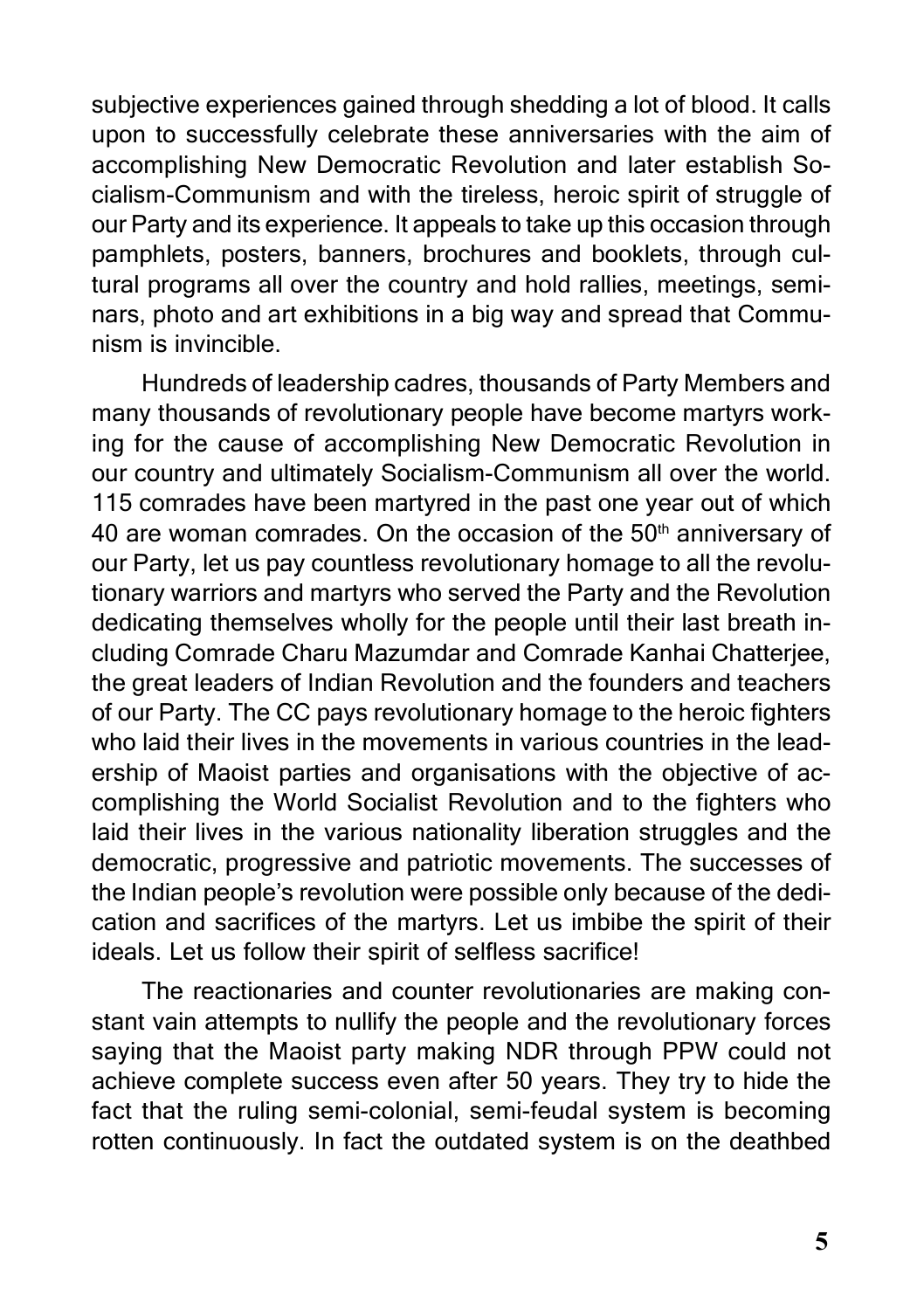and we have to overthrow it out through NDR and establish a new system.

On this occasion our Party must make efforts with much more will to sustain its strength and the victories it achieved, to utilize the favorable objective international and domestic conditions and to mold its work in the coming years to develop its strength and to achieve big successes.

The Party leadership can prove itself to be genuine and efficient in the Indian Revolution only by enlightening, mobilizing, consolidating and militantly taking forward the vast oppressed people according to the path of New Democratic Revolution with the axle of Armed Agrarian Revolution. The efficiency of this leadership will be expressed mostly through bringing the people widely into the political arena, in the Tactical Counter Offensive Campaigns taken up by the PLGA (like ambush and raid) and through the unlawful and lawful democratic struggles. These struggles will further strengthen our subjective forces and further weaken the enemy. Therefore we have to assess the successes of the revolutionary movement with the formation, expansion, consolidation of the Party, People's Army (PLGA), the various revolutionary Mass Organisations and the organs of political power, with developing people's movements and guerilla war and with the expansion of the areas of the movement. People's Army and People's War are the main instruments that fulfill the political objective of the people. Unlawful and lawful forms of struggle and organisation are inevitable to advance armed revolution. They have a distinct feature and play a distinct role. These are definitely necessary to mobilise the people in a large number in the revolutionary movement and to fight against the enemy and gain success.

The Party Committees of all levels from top to bottom must take up consolidation campaign on the occasion of the Fiftieth Anniversary. They must deeply discuss about the Party organisation in their purview and take the necessary decisions to strengthen them. In the background of alien class tendencies and mistakes in the party the CC appeals to take up this campaign successfully to enhance the theoretical, political, military and organizational level of the Party and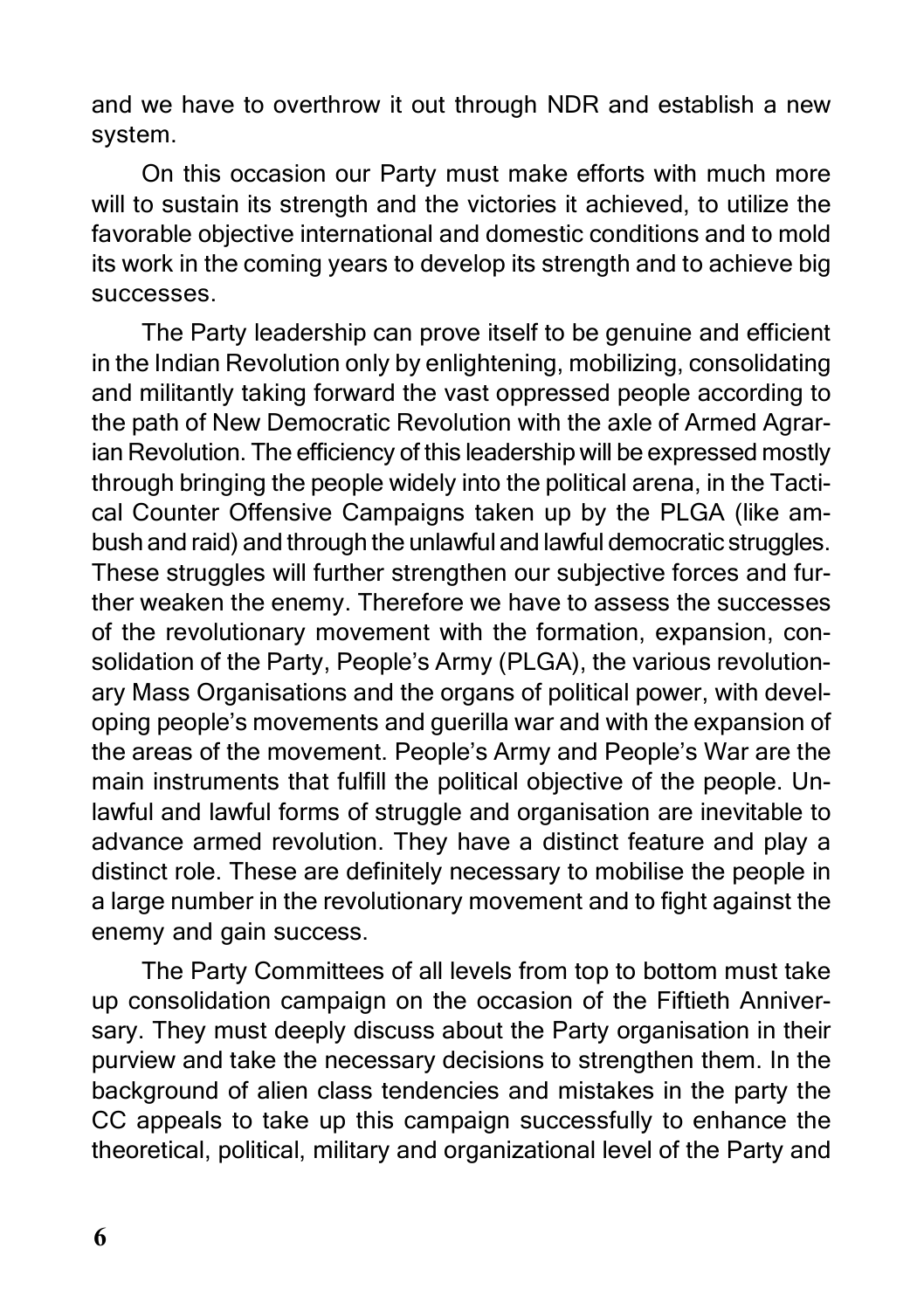Communist values with the objective to rectify alien class trends and minimize the losses.

In order to implement the strategic line of PPW against the outdated semi-colonial, semi-feudal system of India and accomplish New Democratic Revolution, our Party must efficiently utilize the three magic weapons to enlighten, mobilise and organize the people and to defeat the enemy.

The first weapon is the CPI (Maoist). This is the vanguard of the proletariat. The Party leads People's Army-People's War, United Frontwide people's movement and all the sectors. It must coordinate the various organisations and struggles. The second weapon is the People's Army-People's War (Armed Revolutionary movement). These are the high forms of organisation and struggle. They are meant to destroy the reactionary state and to establish people's democratic government. The third weapon is the United Front. This very efficiently brings forth various forms of United Front to mobilise lakhs and crores of people in the revolution and to isolate, weaken and destroy the enemy in the revolutionary war or the patriotic war against the aggression of the imperialists.

We have to spread and consolidate our Party to achieve great successes in the revolutionary movement. We have to adopt a practical scheme regarding recruitment with the objective of expanding the Party in various levels. We have to adopt a proper training scheme with the objective of consolidating the party. We have to concentrate on recruiting advanced forces from the proletariat, agricultural labor, poor peasantry, semi-labor, and the main oppressed classes and sections such as women, Dalits, adivasis and religious minorities that are into the Party. We have to develop Party leadership from them. Expanding the Party means recruiting qualified persons from the various revolutionary Mass Organisations (workers, peasants, students, youth, women, intellectual and other organisations) in the towns, plains and forest-rural areas and from PLGA (People's Army) as Candidate Members. Consolidation of the Party means promoting the Candidate Members as fulltime Party Members in proper time. So the Party Primary Course (Party Primary Units, Village/Factory, town, college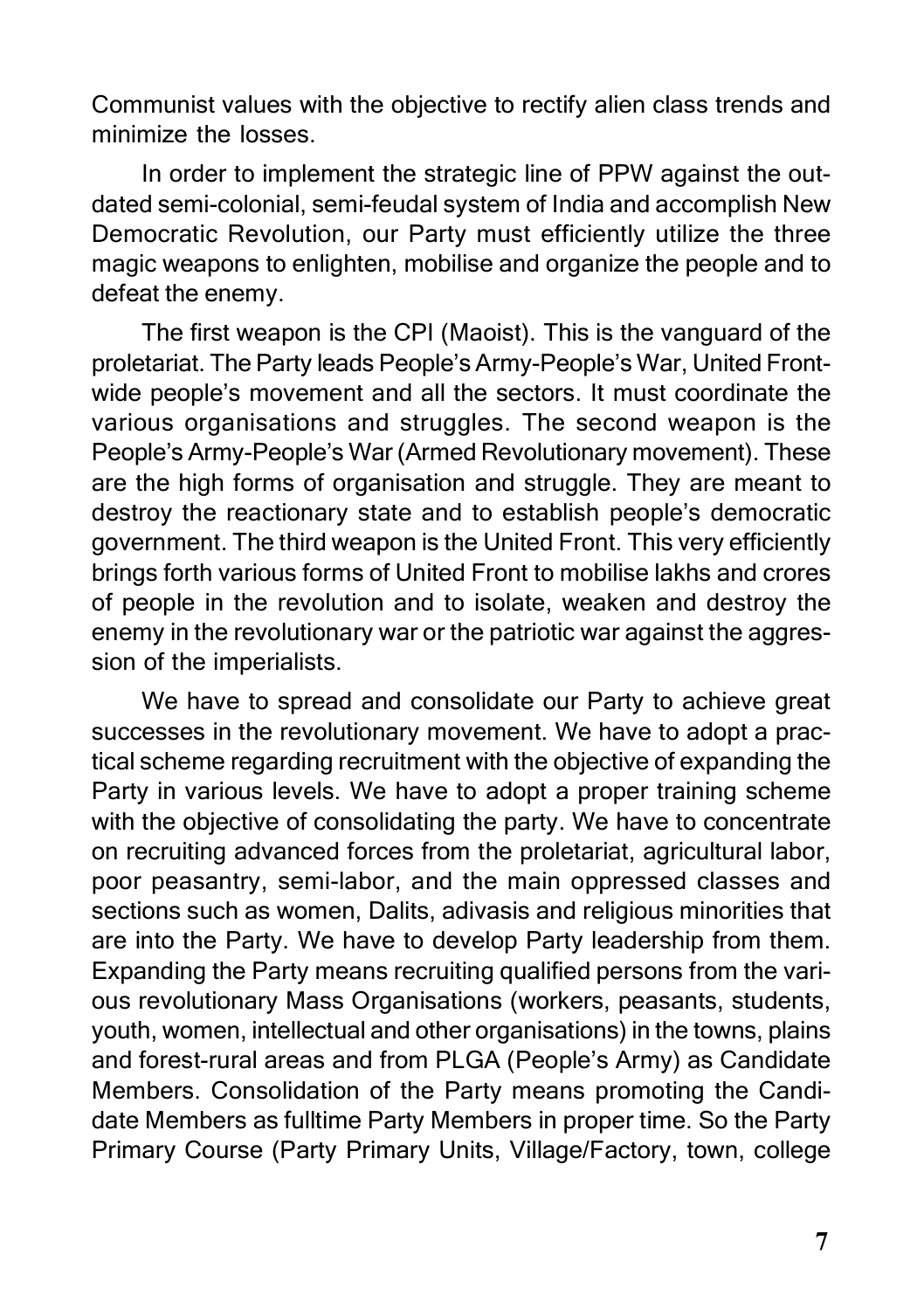Party Committees) must be completed during the period of Candidate Membership thus making them more active in the Party Primary Units and allotting them responsibilities. Advanced people's activists must be recruited in time into the Party as Professional Revolutionaries. They must be guided closely and be imparted theoretical education properly and in proper time. Then the Party leadership and members will develop better knowledge, become more decisive and experienced. They can wholeheartedly, militantly and efficiently fulfill their political and organizational efforts. If not so all kinds of work will be affected. Theoretical education is being neglected in the stream of daily works. We have to impart theoretical and political training and promote them as per our cadre policy into AC/PPC/Town Committees and strengthen them. The Party Committees at all levels must be consolidated and new leadership be developed in each and every level. In view of the state offensive we have to arrange protection and take up study classes in the specified time period as per the syllabus formulated by the CC to better theoretical and political training from the bottom to the top as per our cadre policy. Through this campaign we have to develop our Party, the Party leadership, People's Army and United Front quantitatively and qualitatively.

Our Central Committee must be decisive in the Armed Revolution as the General Staff of the whole Party in order to expand the mass base, strengthen, to recover the affected areas of movement and extend to new areas. The Party Committees from the bottom to the top and the PLGA units must definitely closely study the schemes, tactics, deployment and operations of the enemy in the rural areas of armed struggle and adopt proper self-defense-offense plans. The tasks and policies related to the Party and the main force, secondary and base forces of the PLGA must definitely be implemented. Attention must be paid to see that there is a proper balance between mass work and tactical counter offensive.

The Party Committees must see the changes, favorable and unfavorable conditions in the enemy situation and in revolutionary movement. In any conditions the committees must protect themselves according to the principle of standing on one's own legs and advance the armed revolutionary movement.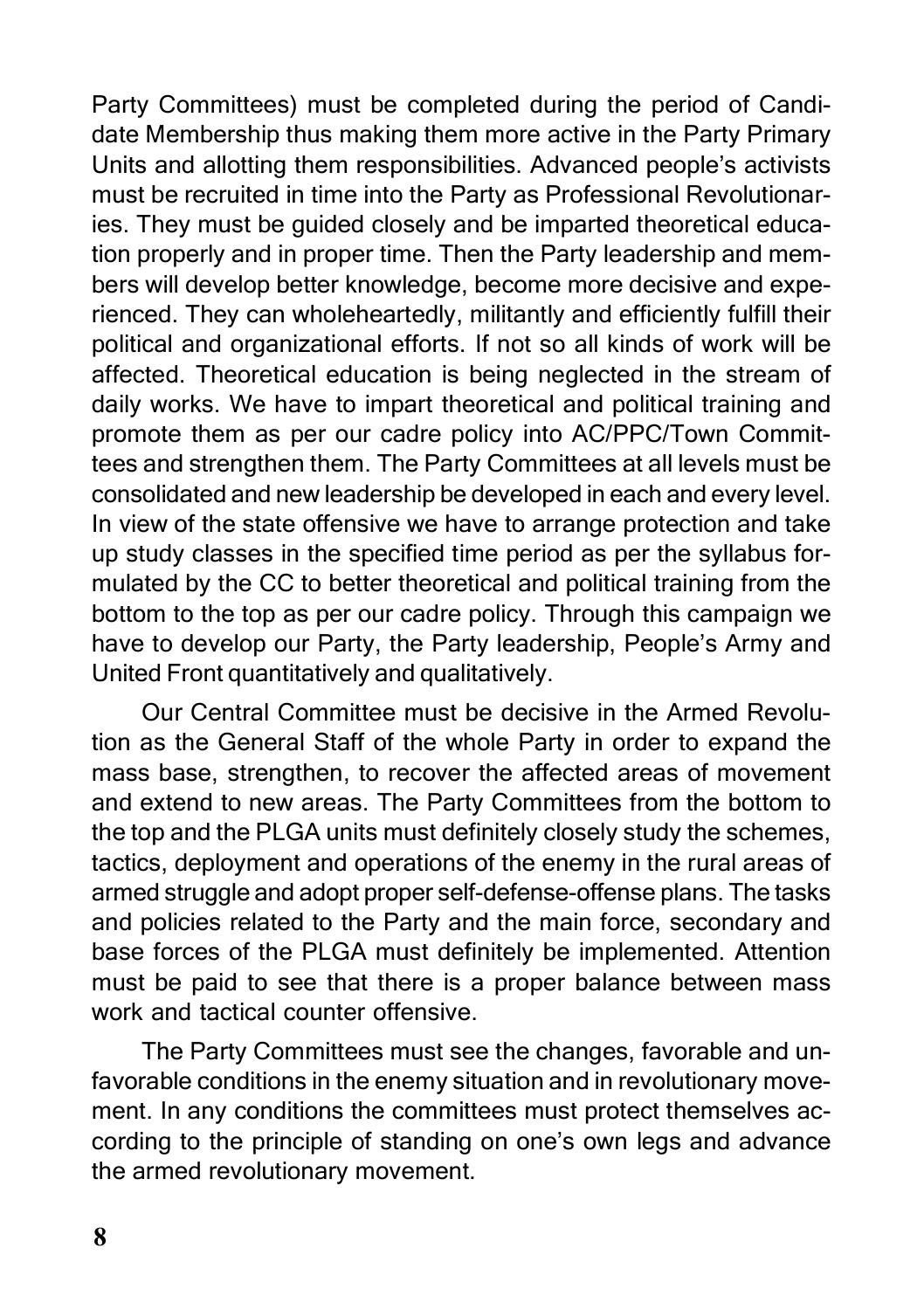Starting from the central level to the district level the leadership committees must see that there is continuous flow of young Party leadership and Party Members from the towns to the rural areas and into PLGA (People's Army), so that the party organisation develops in the towns, plain areas, forest-rural areas and to develop certain political, professional and technical efficiencies.

We must constantly take up theoretical consolidation in a planned manner. We have to regularly summarise our experiences in our work in various levels and various areas/sectors. The Party leadership committees must regularly review the military efforts such as military formation, training, war operations, on the implementation of revolutionary land reforms, mass work regarding the anti-feudal, anti-imperialist people's struggles, the formation of people's organisations and consolidation, on the construction of red resistance areas, guerilla zones, guerilla bases-base areas and other such things and must take lessons from the positive and negative experiences.

The development of our countrywide movement is in various levels in various areas and is unequal. Therefore in view of the concrete conditions of the respective areas the Party must enter into close relations with the majority of the people and build all kinds of economic, political and social movements. We have to develop political consciousness of the people mobilizing into these struggles and consolidate the party organizationally and regularly. We have to build secret and open Mass Organisations and recruit advanced forces from them into the Party.

Organizational work among the masses is very important. Working without proper organisations among the people will be spontaneous. It will not provide expected results. It is also not possible to expand party organisation. If there are proper organisations planned work will be possible. They will consolidate the influence of our Party among the people.

We must consolidate four classes – Workers, peasantry, petty bourgeois class and National bourgeois class in the Mass Organisations. We must mainly depend upon the basic classes. We must form secret revolutionary mass organisations. We must also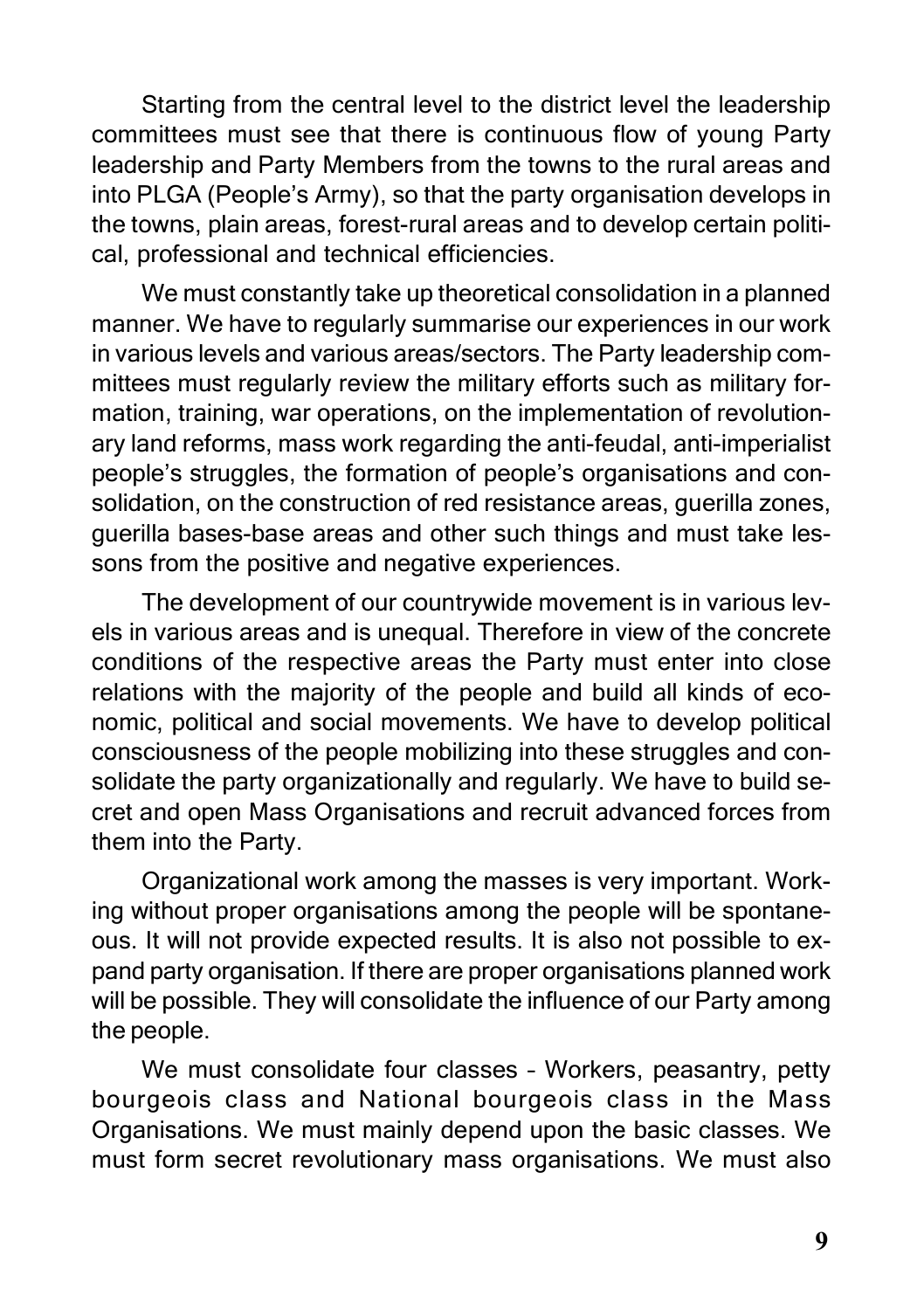make efforts to build and develop open political movements and open mass organisations.

The organized strength of the Party will develop by – forming new Party cells, Party branches, village/factory/college/town Party Committees, Militia, PLGA units and various levels of RPCs; reorganising and strengthening the organisations affected due to enemy offensive; improving secret methods of work; rectifying mistakes; strengthening democratic centralism, discipline and the unity of the Party; and strengthening the secret coordinating mechanism, protection of the Party and other such things in a proper manner. The leadership cadres at all levels in the party must fulfill their duties with proletarian revolutionary firmness and unity. They must fulfill the tasks with selfless sacrifice and communist spirit even in difficult conditions.

Since the beginning our Party has been studying MLM and has been creatively applying it to the concrete conditions of the country. However we must take up periodical social investigation and class analysis in order to understand the trends and developments in the mode of production and the composition and relations of the class forces of the country. We have to rectify our mistake in this regard. We have to constantly improve our tactics according to the changed conditions.

The struggle between proletarian ideology and unmolded petty bourgeois ideology always exists in the party. Social reality reflects in one or the other way in the party. There is unequal consciousness among the party membership. There are advanced, medium and backward sections. So a few petty bourgeois forces that are not molded stick to their narrow-minded, selfish and individualist ideas. They try to develop non-proletarian ideas in the proletarian party in the respective levels. So we have to relentlessly take up struggle against such non-proletarian ideology and trends in proper methods.

The various formations of PLGA take up guerilla offensive operations in the leadership of the Party. Our Party Committees and PLGA Commands must properly analyse the reasons that are coming in the way of PLGA in fulfilling its main responsibility in implementing the actions, in the process of fight against the enemy in various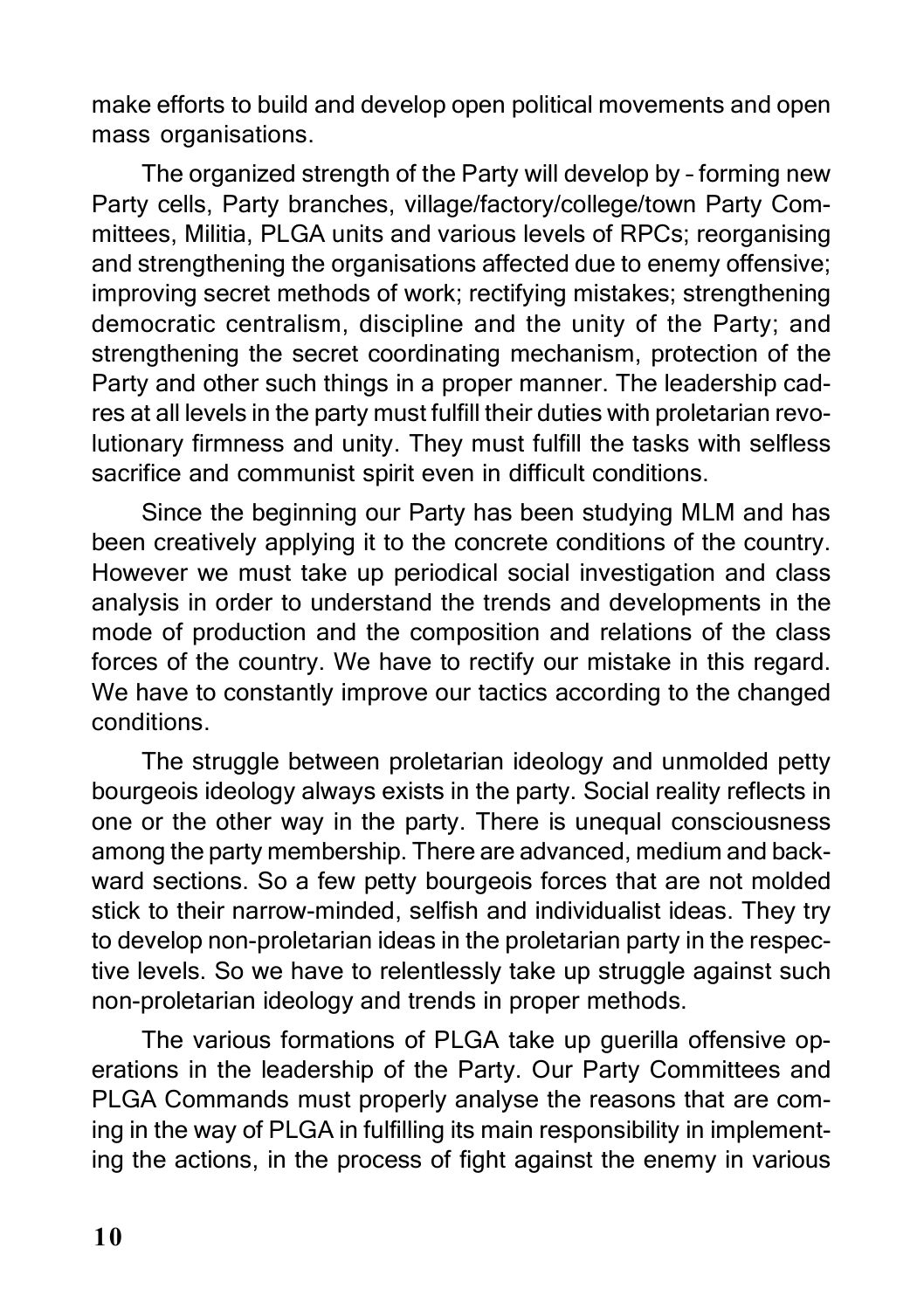conditions and in successfully carrying out the various battles. They must exactly identify the mistakes and weaknesses, draw lessons and make the necessary theoretical, political, military and organizational effort and once again take up operations successfully.

We are making guerilla war in the stage of strategic self-defense. Therefore we have to firmly stick on to guerilla war tactics and rules. We have to gain hold on the terrain, take up centralizationdecentralisation, the tactics of change of place, always grasp the weaknesses of the enemy and make a surprise attack on those weaknesses with the aim of achieving victory. We have to wipe out small enemy units with the support of the people and seize arms and other war equipment.

We must not largely decentralize small units without proper protection in view of the information based attacks and encirclement-allout offensive of the enemy. The PLGA must definitely follow active self-defense policies. Our guerilla units and party cadres must not unnecessarily be exposed. They must keep the vital information secret. The people and the militia must be imparted political and military training so as to fulfill various tasks in the guerilla war, collect intelligence information during ambush and raid and lending active support to the guerilla units in conducting operations in the rear of the enemy and mobilise them.

When the PLGA forces are encircled by the strong enemy forces they must immediately come out of the encirclement. They must not fight in the inner circle of the enemy but in the outer circle.

We must strengthen command, communication, coordination and control between the various guerilla units. We must have the political and military initiative. We must closely observe the movements of the enemy. Everyone must realize the role of every area and unit in guerilla war and in cooperation. We must develop the military knowledge of the comrades in various levels and the efficiency of the commanders and political and military training. We must provide clarity towards the methods of assessment and methods of political and military synthesis. We have to coordinate the daily struggles of the people in support of the People's War.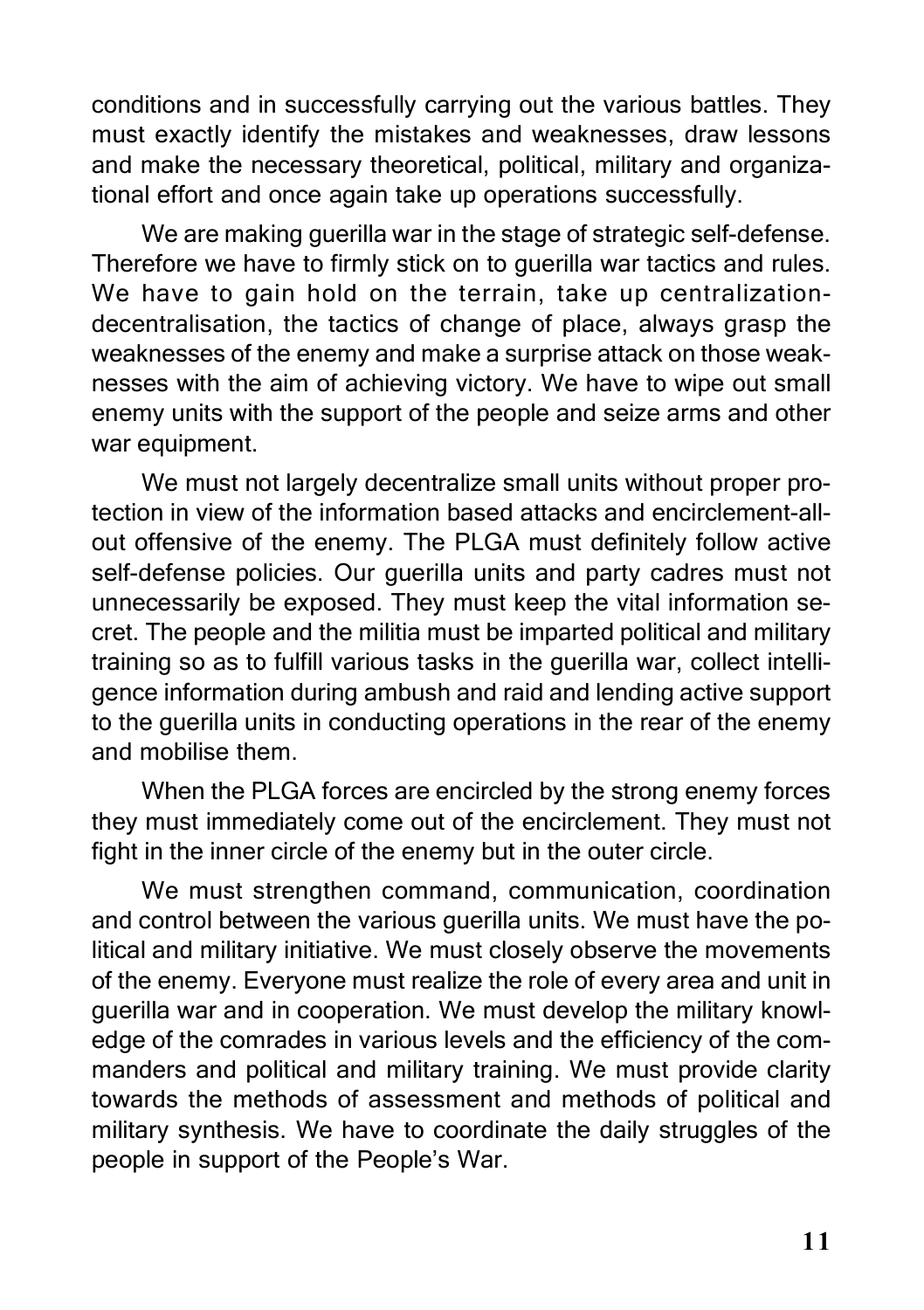We must pay utmost attention towards the consolidation of Party committees leading strategic and tactical United Front. Since the Party directly leads strategic UF it must be built in a secret manner. We must give the clarity that we hold the initiative in tactical UF.

In areas where there is mass base and intense enemy offensive we have to build various levels of PLGA commands and units in the leadership of the party and these must intensify guerilla war and people's struggles mainly basing on secret methods. We must build people's agitations on the fundamental problems of the people such as jaljungle-zameen, against state repression and on various economic, political and social problems. We must make the people conscious of the politics of seizure of state power right from the beginning so that they do not fall in economism and reformism. We must arm the people and widely consolidate them in militia. In areas where we had given a blow to the state power of the enemy we must build organisations of revolutionary state power – RPCs as soon as possible and concentrate on their consolidation.

## Dear Comrades, People!

The world capitalist economic crisis is making severe impact all over the world. The imperialists are following globalization policies and direct and indirect interventionist policies in political and military spheres and aggression wars to overcome the crisis. The imperialist exploitive policies are leading to economic inequalities all over the world. The wealth of 62 rich of the world is equal to that of half of the world population. All the governments are adopting liquidate deficit budget policies, imposed severe cut in people's welfare schemes and services that made the lives of the toiling people more miserable. The real wages of workers and middle class people are falling down unemployment reached a severe level. As a result the worker and middle class movements in the capitalist, imperialist countries, especially in Europe are intensifying day by day.

The imperialist interventionist wars are turning crores of people of West Asia, Africa and Latin American countries into refugees. They are in a terrible situation and are even dying. There is a spate of protest movements and resistance struggles against the imperialist poli-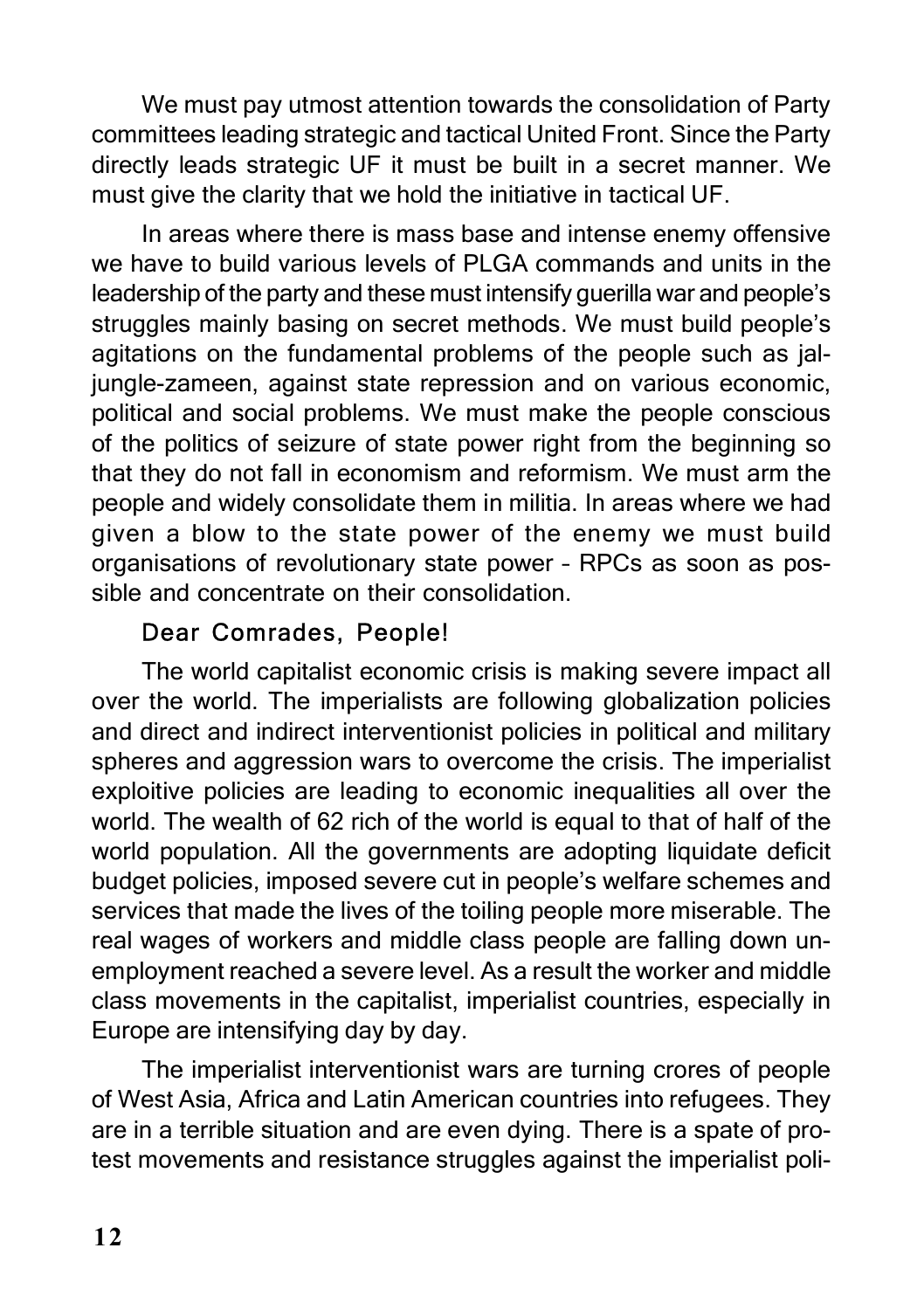cies that are causing this situation. The Kurd people are making armed revolution for the right to self-determination of nationalities. The national liberation struggle of Palestine is going on in a militant manner. The armed struggle of the Taliban in Afghanistan has been going on for two decades and is showing impact on the US imperialists. The Maoist parties of Philippines, India, Turkey, Peru and other countries are leading armed revolutionary movements according to the line of New Democratic Revolution. Many such movements are inspiring the people of several countries of the world so as to start People's War in the broad rural areas of their country.

The dog-fight between the imperialists for the re-division of the world market and to loot the natural resources is intensifying in the trade and military sectors. The Brexit developments reflect the intensity of the contradictions between the imperialists. The protectionist policies that the US brought forth in the economic sphere in the place of globalization policies are being severely opposed by the other imperialist countries. Trade war between the US and China is going on in an utmost severe manner. West Asia and Indo-Pacific areas are the centre of contradictions between the imperialists. With the vain attempts of the US to sustain world hegemony by facing Iran in West Asia, North Korea in East Asia and the Russian and Chinese imperialists that support these countries are increasing tensions. It especially targeted Iran that is following independent policies without surrendering to the US and imposed several economic sanctions on it. The outbreak of the people against the 'extradition bill' in Hong Kong brought by the Chinese government violating the aspirations of the people in a way reflects the contradictions between the imperialists. On the whole the three fundamental contradictions of the world are intensifying.

The struggles brewing all over the world out of the world capitalist economic crisis are favorable for the emergence and growth of revolutionary forces. As a part of imperialist neo-colonial exploitation a few Multi-National Companies of the world set up their production units in several countries and are gaining super profits out of severe exploitation of the proletariat. This is increasing competition between the proletariat of the developed and the developing countries. These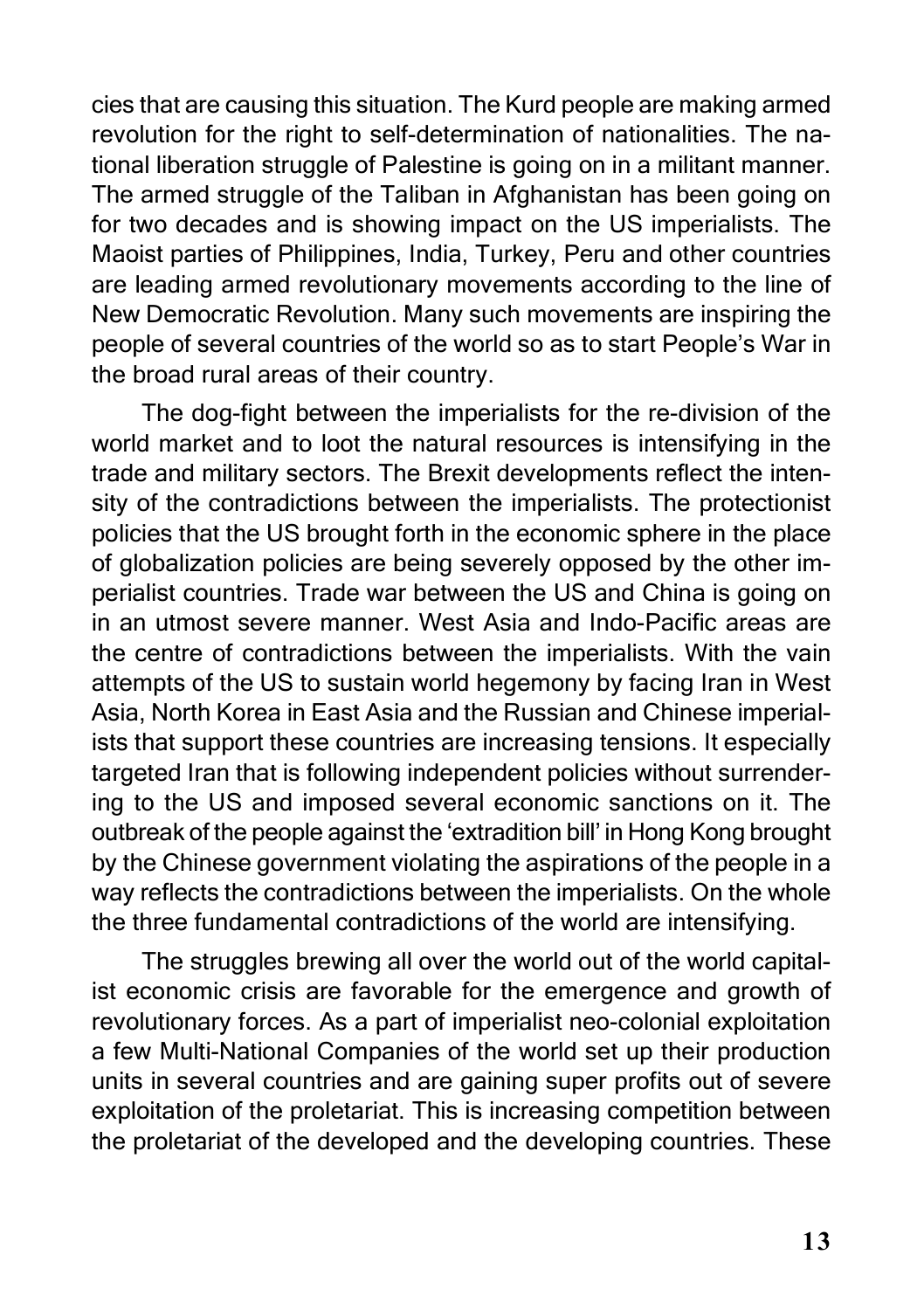developments show the necessity of the unity and united struggles of the world proletariat. In the coming days the proletariat shall increasingly play a leadership role for the revival of new democratic, socialist revolutions. It is necessary for the proletarian revolutionary forces of all the countries to utilize this favorable situation to strengthen theoretically, politically and organizationally and lead the anti-imperialist struggle. These forces must industriously study the universal theory of MLM. They must analyse and identify the distinct characteristics of the revolutionary movement of their country and creatively apply MLM to the concrete conditions.

The world capitalist crisis severely affected our country. The Brahmanic Hindu fascist Modi government that came to power for the second time is aggressively implementing imperialist sponsored, proruling class agenda. It is working towards absolutely liberalizing the economy of the country to get foreign loans and to attract foreign capital. Due to its policies our country is becoming more and more dependent on the imperialists. The future of the people of the country is falling in danger day by day. Trade deficit is increasing and is highly dependent on loans. Unproductive expenditure is growing. The imperialist Multi-National companies are looting the natural resources of the country at dead cheap rates. Corruption is on the rise. All these are leading to a degradation of the social and economic conditions of the people of the country. Economic inequalities reached severe level. The wealth of 9 rich persons of the country is equal to that of half of the people in the lower strata. The economic policies of Modi government are throwing the people into the evil circle of making the rich richer and the poor poorer.

The people are suffering in extreme poverty due to lack of land for agricultural labor and poor peasantry in the semi-colonial, semifeudal society India, rise in unemployment, falling of real wages, increase in living expenditure, large scale rise in poverty, hunger and diseases and an overall decline in social and economic conditions. Globalization is destroying the rural-agrarian economy of the country. The existence of the farmer fell in danger. There is no end to the suicides of the farmers. The Multi-National companies and their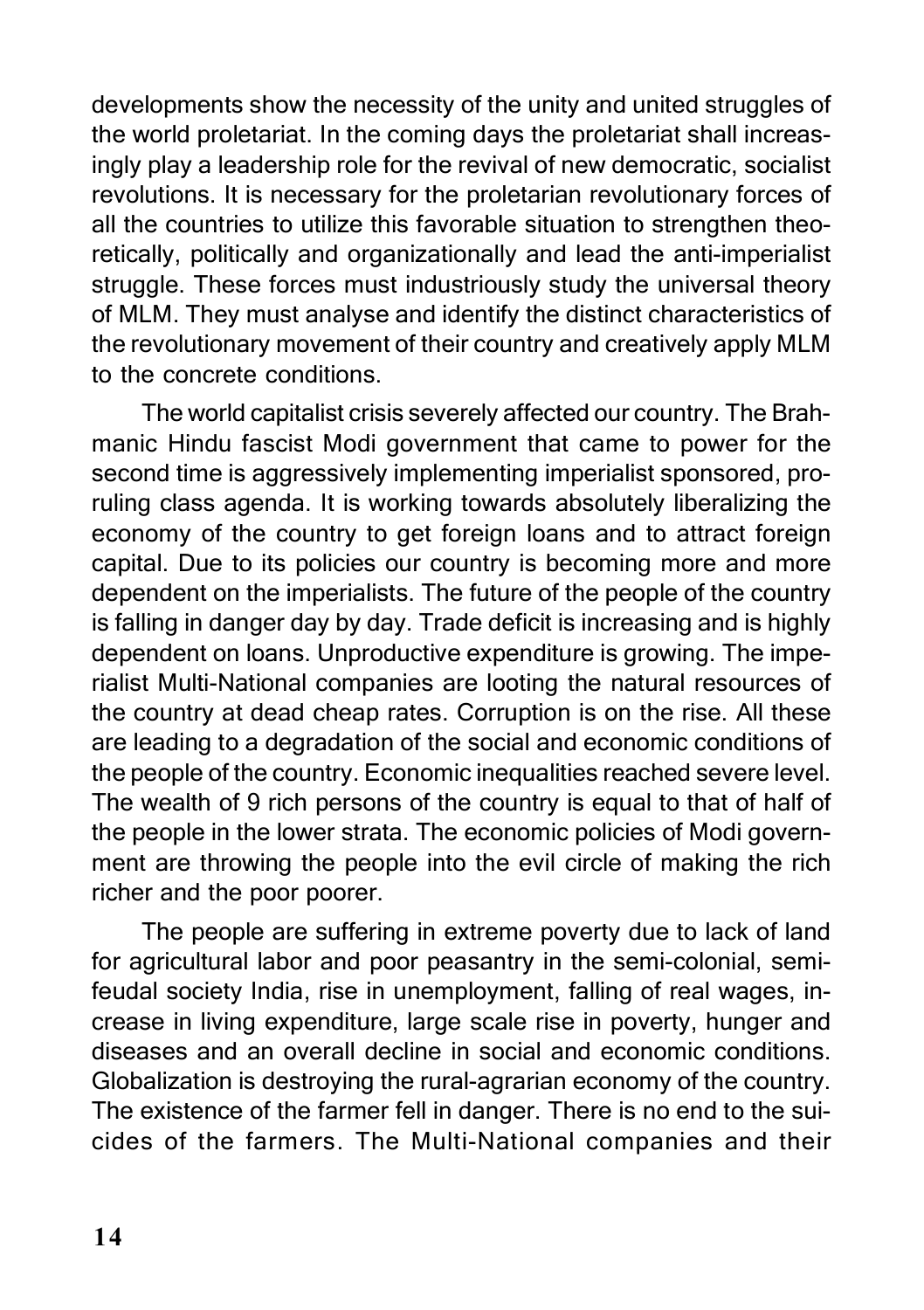compradors having monopoly on the agricultural market are expanding 'corporate agriculture' and 'contract agriculture'. Lakhs of tribal and non-tribal peasantry are displaced in the interests of corporate sector. This is the essence of the new agrarian policy of the Modi government. Our Party calls upon the peasantry, the revolutionary, democratic peasant organisations and well-wishers of the peasants to expose these policies of 'corporate development model' that are pushing agriculture into irrecoverable crisis and intensify anti-feudal, anti-imperialist-corporate struggles and as a part of it prominently raise the demand of free distribution of land to the tiller.

There are two types of financial attack of the imperialists on our country. The first is the direct attack of foreign capital through international financial institutions. The second is the indirect attack of the comprador bureaucratic capitalists with their collaboration with the imperialist Multi-National companies. In both the cases the Prime Ministers, Ministers, Chief Ministers, higher officials, political, intellectual and other sector agents are facilitating the way as an inseparable part of the Indian comprador ruling classes and agents.

In this era of globalization all the fascist governments did not leave a law untouched or liberalized in order to much more intensify their exploitation and oppression on the people. This process is going on indefinitely. The members of the Parliament or the Assembly make noise on meaningless, trivial issues. This is to cover up their traitorous deeds. But in fact they are speedily ratifying the bills in the interests and on the dictates of the imperialists and comprador exploitative ruling classes without any discussion or knowledge of anyone. The judiciary too is working as an instrument of the foreign and comprador financial capital and is giving reactionary judgments regarding workers, peasants, small industrialists, women, dalits, and adivasis and even regarding human rights and people's welfare. It means the legislative bodies, administration and judiciary all the three are aggressively working in the interests of the imperialists and comprador ruling classes.

In its first budget after coming to power the second time the Modi government boasted that it would make the country as an economy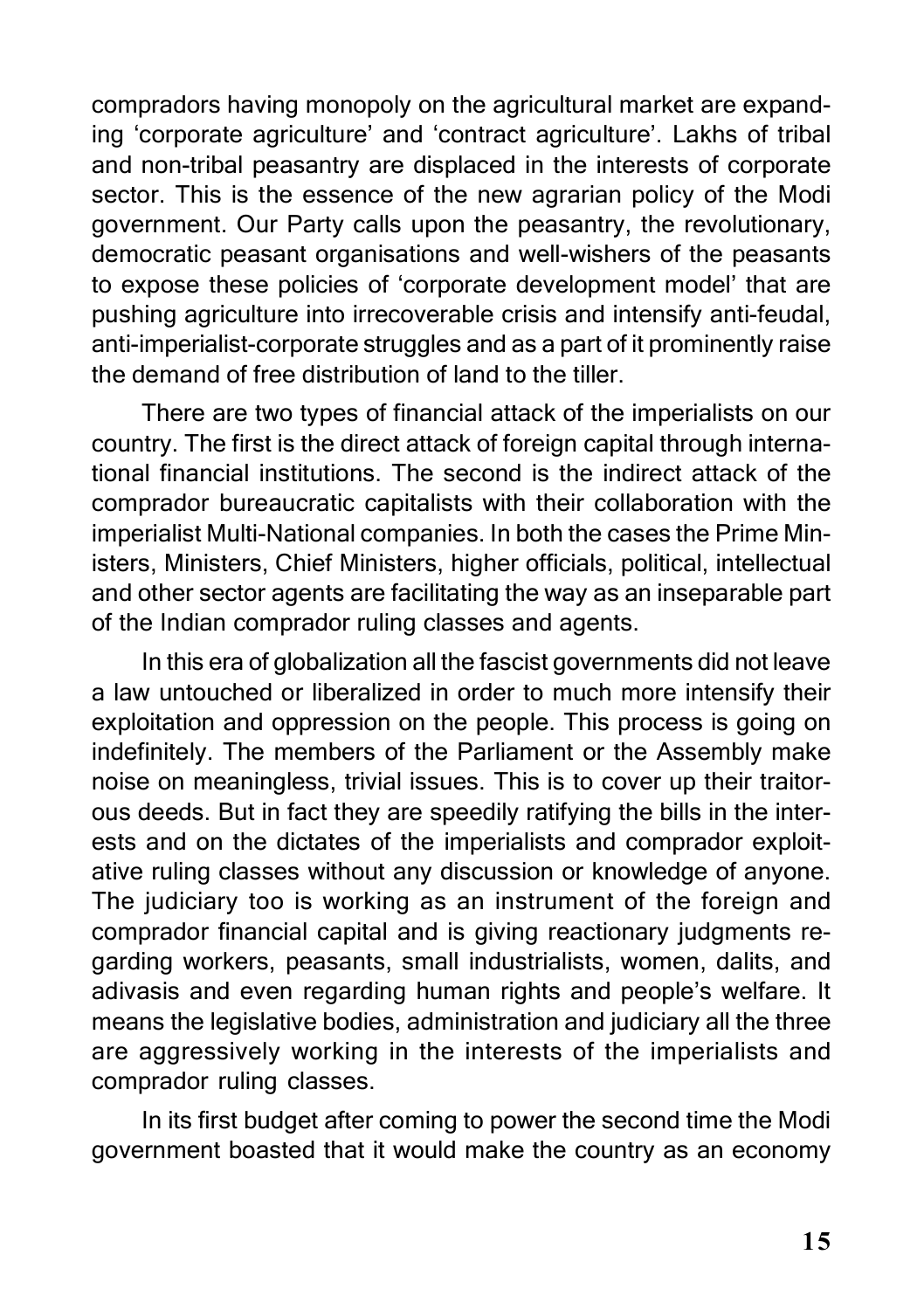of 5 lakh crore dollars by 2025 and the third biggest economy of the world. It said it would achieve 8 per cent GDP growth rate and this is only to deceive the people. The budget increased the burden of taxes on the people and shall make the country's economy as an absolute hub of the investments and exploitation of the Multi-National companies and big capitalists of the country in the name of 'Make in India'. It shall not bring out the people out of poverty, hunger, unemployment, suicides and life and death diseases. For example there is no plan in the budget to solve malnutrition that causes the death of hundreds of children. The Modi-1 rule proved that doubling the income of farmers and concentration on basic infrastructure in agriculture for this purpose in the name of farmer's budget is sheer talk. The Kisan Samman Yojana turned the donors of food as beggars. The budget did not provide any relief to the problems of the oppressed sections like women, Dalits, tribal and Muslim people. Modi government imposed a tax of 2 paisa per rupee for those having 500 crore rupees of property and 3 paisa per rupee for those having 1000 crore rupees. This is the way of Modi's budget.

On the other hand the central government highly increased the military budgets to wipe out the revolutionary movement, the nationality liberation movements and democratic movements and for expansionist purposes. It reduced funds for education, health and other such people's welfare schemes and services and made it nominal. There is an extreme rise in corruption in the bureaucratic ruling machinery from the central level to the village level. In fact most of those considered semi-employed are unemployed. Unemployment reached its zenith.

The value of real income of the workers, peasants and middle class people is falling down. At the same time there is deficiency of goods and services due to inflation in production. The living standards of the people are declining due to widespread poverty, frequent infectious diseases, lack of health services, decline of government schools, destruction of environment, shortage of water, constant cuts in electricity and effect on urban basic infrastructure. The imperialists and their big comprador-feudal agents are unceasingly destroying envi-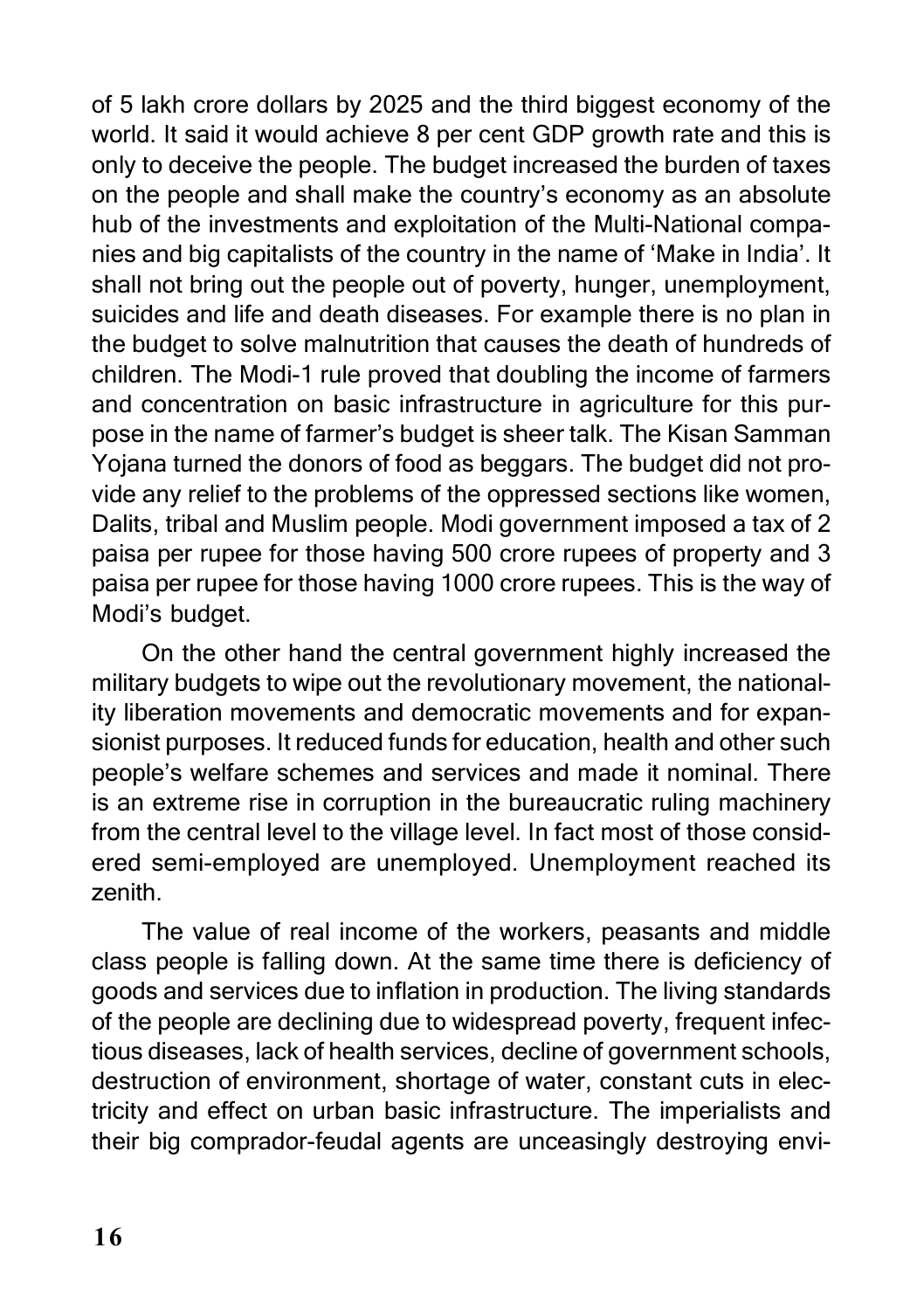ronment in many ways. The rate of destruction of forests is on the rise. There are frequent floods, famines, land erosion, decline of underground waters, degradation of biodiversity, drying of rivers and extreme decrease in fishing causing heavy destruction in the lives of the people.

The main agenda of the Brahmanic Hindu fascist Modi that came to power for the second time is to serve the interests of the imperialist MNCs, the comprador bureaucratic capitalists and the landlords of the country and for his purpose, to establish 'Brahmanic Hindu state' i.e. fascist state in the country. The 'Hindu state' it planned to form in the name of Ek Bharat (one India), Sresht Bharat (best India) and new India is absolutely against the oppressed classes, oppressed sections and oppressed nationalities of the country. Cruel attacks of the government armed forces in the areas of our movement and Brahmanic Hindu fascist attacks on Muslims, Dalits, women, tribal people all over the country and the oppressed nationalities of Kashmir and the North East intensified within two months of its rule. 'Jai Sriram' slogan reverberates in Parliament also. Muslims are insulted on sight. They are beaten to make them utter 'Jai Sriram' and 'Bharat maata ki jai' or mob lynched. Murders of Muslims, Dalits and tribal people in the name of 'Goraksha' (protection of Cow), abuse and insult of the Dalits and the tribal people in the name of caste, burning them alive or forcing them to commit suicide, attacks on the government officers who do not execute their orders or cooperate with them have become common in the rule of 'naya Manu'. The government armed forces are making war on the people of Kashmir and North East nationalities. The Modi government made a bill amending the citizenship law and threw lakhs of people of Asom in an uncertain and insecure situation. Thousands were put in prison like repression camps and 50 persons were forced to commit suicide. The Hindu fascist forces are increasingly attacking the people of the North East with the support of the government armed forces. Fascist laws like UAPA, AFSPA are turned to be crueler than the TADA. In the name of wiping out terrorism the Modi government brought the 'NIA amendment bill-2019' and the 'UAPA amendment bill-2019' with the objective of cruelly suppressing the countrywide people's movements against state violence and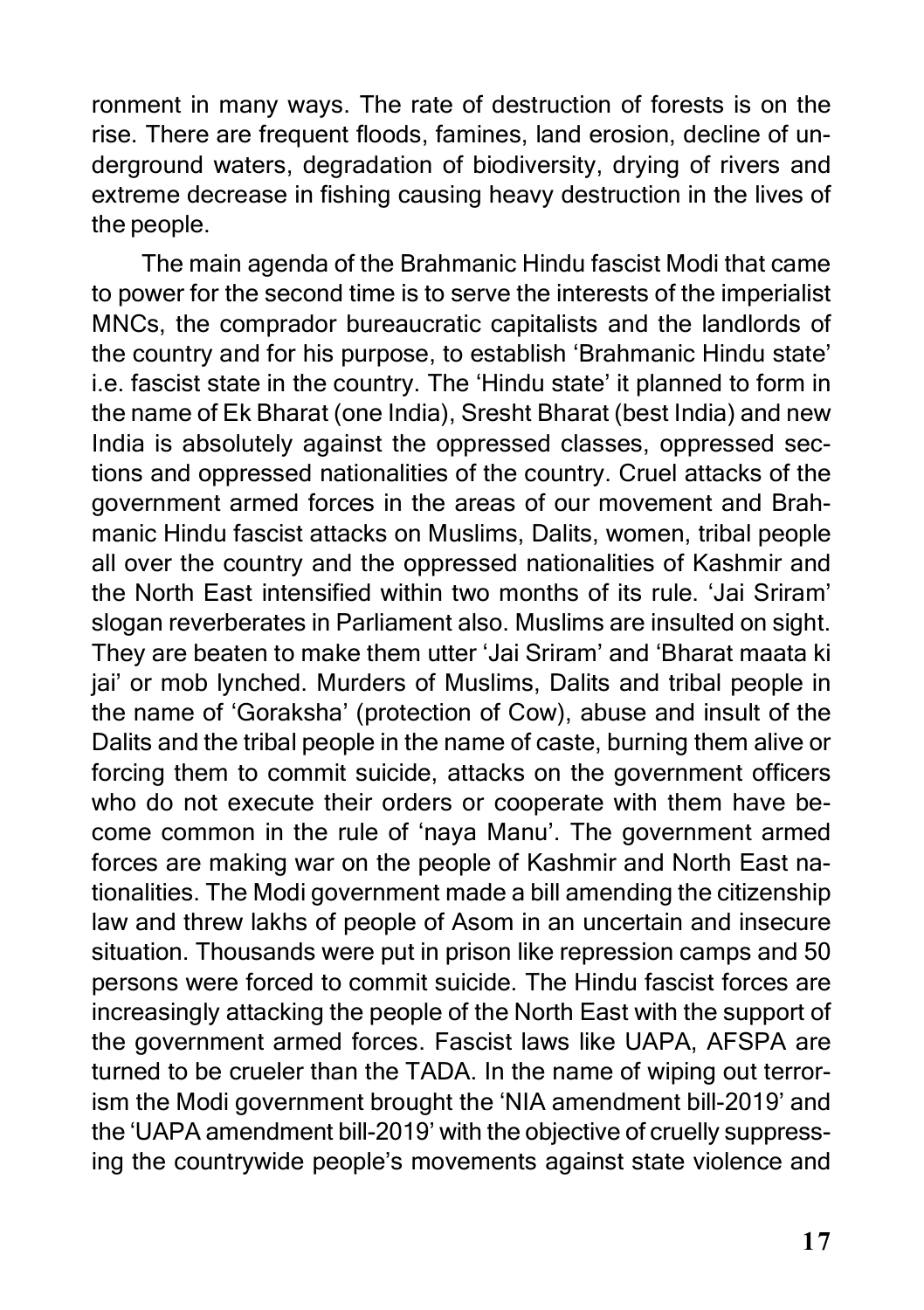the international support to revolutionary, democratic and nationality liberation movements. It brought forth the 'Human rights protection amendment bill-2019' with the ill intention of filling the central and the state human rights commissions with Brahmanic Hindu religious chauvinist forces and of violating the nominal human rights of the oppressed classes, sections and nationalities. The 'Right to Information amendment bill-2019' has been passed that liquidates the 'Right to Information law-2005' that democrats and people achieved through struggle. Through such bureaucratic bills it is openly fascising the state and is preparing ground for a big fascist offensive all over the country. The Hindu fascist clique is conspiring to wipe out opposition in the country. It is buying MLAs of various states and the MPs of Lok Sabha and Rajya Sabha violating the law on changing of party. It is threatening them. People's resistance is growing day by day all over the country against the atrocities of this fascist clique. This needs to be developed in a more united, militant and constructive manner.

The central and the state governments (whichever party might be in power in the states) together widened the carpet security system in the areas of our movement and deployed 6 lakh police, Para-military and commando forces. These forces make indiscriminate firing on the people, kill them, bomb through artillery, indulge in massacres, make large scale arrests, torture, murder in fake encounters, sexually assault and insult and even murder the women. They destroy the guerilla bases, take up search and destroy operations in the areas of stronghold of PLGA and forcibly displace the people. They are taking up suppression-wiping out campaigns (operations) with a comprehensive multipronged offensive war policy with the aim of wiping out and disrupting the revolutionary forces, party, PLGA and UF all over the country. As a part of it they are formulating and implementing fullfledged psychological war tactics. They make large scale ill propaganda that Naxalites are for violence, they are anti-development, traitors, anti-people and that they kill the tribal and Dalit people. They implement the surrender policy, turn the surrendered activists as traitors of revolution, implement rehabilitation reforms, recruit the traitors in the police, Para-military and commando special forces and make them act criminal towards the people. The people are facing countless dif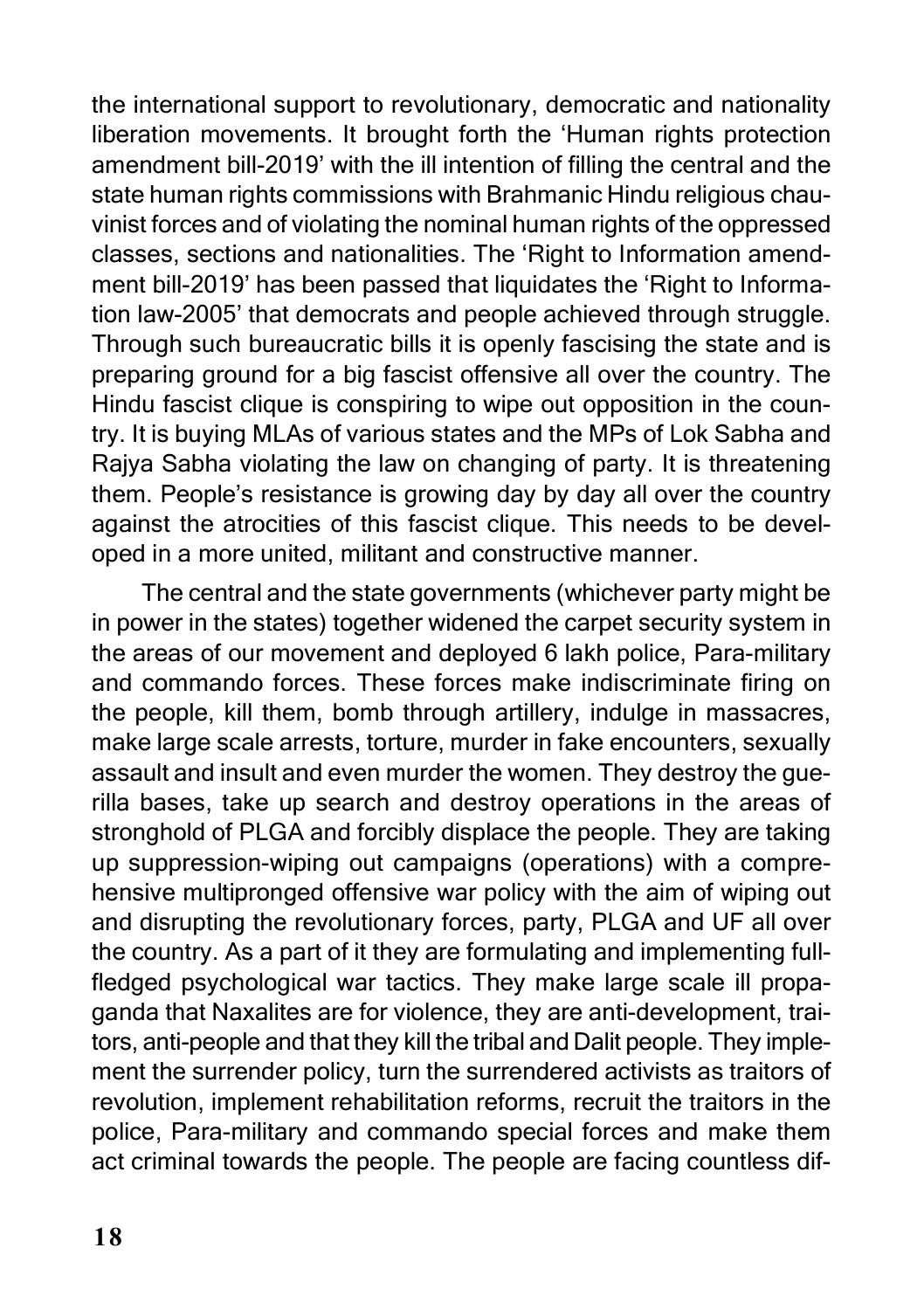ficulties from the intense military campaigns. This not only shows the aggressive offensive tactics of the enemy but also the growing despair. Our Party, PLGA, various revolutionary Mass Organisations, the organs of revolutionary people's power and the revolutionary people must be much more alert towards these enemy tactics and must prepare to fight back these tactics with much more organized consciousness and integrity in the theoretical, political, military, organizational and cultural spheres.

## Dear Comrades and people!

The history of the Party in the past 50 years proved that our line is correct. In this long period our Party faced many ups and downs, twists and turns, gained valuable experience and enriched the Party line. In this process our Party is tempered. All the severe losses and setbacks to the movement and the Party due to the enemy offensive, lack of experience in the Party, the mistakes and right and left trends are only temporary. If we stick to our Party line and confide in the Party and the people we can overcome the present difficult situation of the revolutionary movement and advance the movement. This enormous experience will contribute a lot to do so. Let us work with firm will to strengthen the three magic weapons basing on this vast revolutionary experience! Let us take the initiative to totally utilize the favorable international and domestic conditions for revolution! Let us successfully fulfill our role in speeding up the mobilization and united struggles of proletarian revolutionary forces, oppressed nationalities and oppressed people in order to wipe out the imperialists and reactionaries all over the world! Let us lead the people of oppressed classes, oppressed sections and nationalities in the path of liberation to establish New Democratic Revolution and ultimately Socialism-Communism! Let us mobilise lakhs and crores of oppressed people into the Protracted People's War going on in the leadership of our Party and expand the People's War all over the country! Let us theoretically, politically, militarily and organizationally strengthen the Party to achieve this objective! On the occasion of the  $50<sup>th</sup>$  anniversary of our Party let us increase our strength in the coming years and step forward to achieve big victories! Let us prove that all the fascists and reactionar-